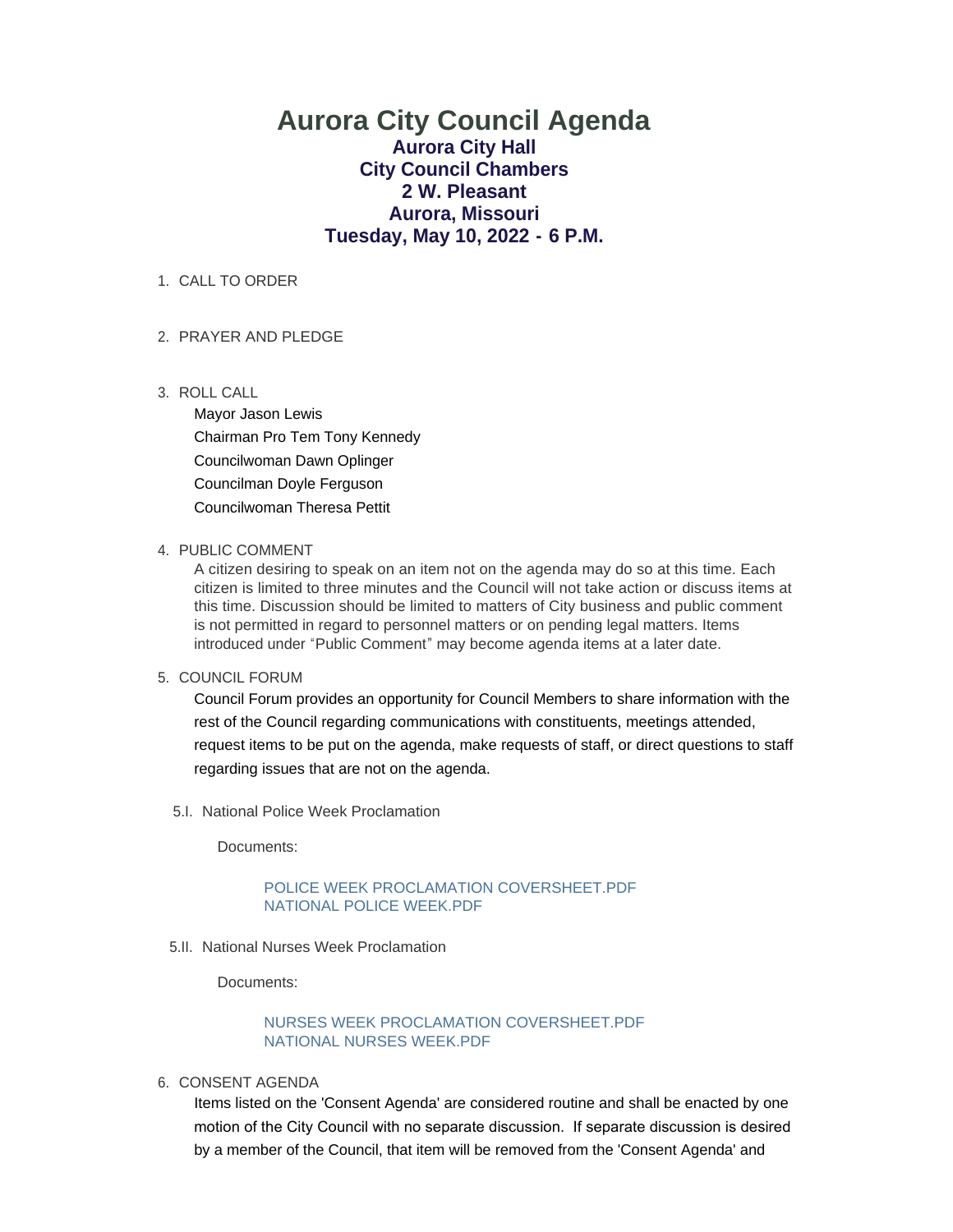placed on the regular agenda as a final item under 'New Business'.

6.I. Approval Of Minutes-City Council Regular Session April 26, 2022

Documents:

CONSENT AGENDA COVERSHEET PDF [04-26-2022 REGULAR SESSION MINUTES.PDF](https://www.aurora-cityhall.org/AgendaCenter/ViewFile/Item/1866?fileID=2185)

6.II. April/May 2022 Appropriations

Documents:

### [APRIL MAY 2022 APPROPRIATIONS.PDF](https://www.aurora-cityhall.org/AgendaCenter/ViewFile/Item/1867?fileID=2208)

- 7. OLD BUSINESS
	- 7.I. Second Reading Of Ordinance 2022-3246 Amending Chapter 510 "Dangerous And Unsafe Structures""

AN ORDINANCE OF THE CITY OF AURORA, MISSOURI, AMENDING CHAPTER 510 "DANGEROUR AND UNSAFE STRUCTURES" SECTION 510.100 "EMERGENCIES"

Documents:

### [2022-3246 SECOND READING CODE REVISION COVERSHEET.PDF](https://www.aurora-cityhall.org/AgendaCenter/ViewFile/Item/1873?fileID=2197) [2022-3246 SECOND READING CODE REVISION SECTION 510.100.PDF](https://www.aurora-cityhall.org/AgendaCenter/ViewFile/Item/1873?fileID=2193)

- 8. NEW BUSINESS
	- 8.I. Oath Of Office And Pinning Of New Police Officer

Documents:

### [OATH OF OFFICE COVERSHEET.PDF](https://www.aurora-cityhall.org/AgendaCenter/ViewFile/Item/1868?fileID=2223)

8.II. Community Improvement District (CID) Discussion

The Developers of the Lyla Corners and Silver Maple Estates tax increment financing ("TIF") redevelopment areas, both entities controlled by Mike Seitz, are requesting the addition of a 1% CID sales tax within each of the areas in order to accelerate reimbursement under the TIF contracts.

Documents:

[COMMUNITY IMPROVEMENT DISTRICT DISCUSSION AGENDA COVER](https://www.aurora-cityhall.org/AgendaCenter/ViewFile/Item/1874?fileID=2194)  SHEET PDF [SUMMARY OF CID REQUEST.PDF](https://www.aurora-cityhall.org/AgendaCenter/ViewFile/Item/1874?fileID=2195) [MO COMMUNITY IMPROVEMET DISTRICTS.PDF](https://www.aurora-cityhall.org/AgendaCenter/ViewFile/Item/1874?fileID=2196)

8.III. Discussion - Create Here

Documents: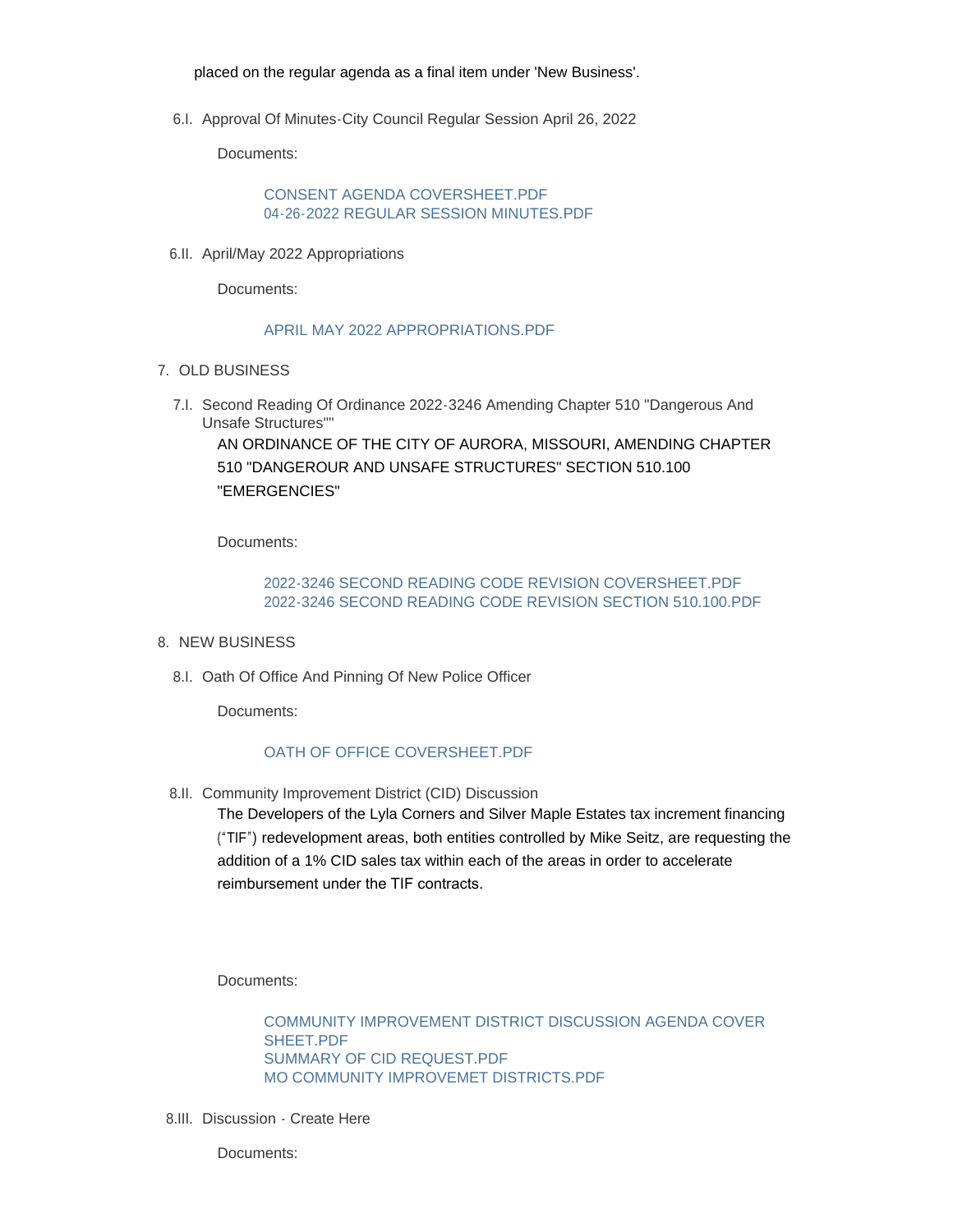#### [CREATE HERE DISCUSSION COVERSHEET.PDF](https://www.aurora-cityhall.org/AgendaCenter/ViewFile/Item/1872?fileID=2192)

8.IV. Special Event Application - Stompin' Out Hunger Color 5K Run/Walk

Documents:

### [STOMPIN OUT HUNGER COLOR 5K RUN-WALK COVERSHEET.PDF](https://www.aurora-cityhall.org/AgendaCenter/ViewFile/Item/1875?fileID=2198) [STOMPIN OUT HUNGER COLOR 5K RUN-WALK.PDF](https://www.aurora-cityhall.org/AgendaCenter/ViewFile/Item/1875?fileID=2199)

First Reading Of Ordinance 2022-3253-Amending Section 115.030 "Officer's Oath-Bond" 8.V. AN ORDINANCE OF THE CITY OF AURORA, MISSOURI, AMENDING TITLE I "GOVERNMENT CODE" CHAPTER 115 "CITY OFFICIALS AND EMPLOYEES", ARTICLE I, "GENERAL PROVISIONS", SECTION 115.030 "OFFICERS OATH-BOND"

Documents:

[ORDINANCE 2022-3253 AMENDING SECTION 115.030 OFFICERS OATH](https://www.aurora-cityhall.org/AgendaCenter/ViewFile/Item/1876?fileID=2201)  BOND AGENDA COVER SHEET.PDF [ORDINANCE 2022-3253 AMENDING CHAPTER 115, SECTION 115.030](https://www.aurora-cityhall.org/AgendaCenter/ViewFile/Item/1876?fileID=2203)  OFFICERS OATH - BOND.PDF

8.VI. First Reading Of Ordinance 2022-3255 Minor Subdivision/Lot Split Request, LaSalle Property

AN ORDINANCE OF THE CITY OF AURORA, MISSOURI ACCEPTING AND APPROVING THE REQUEST FROM TERRY AND SARAH LASALLE FOR A LOT SPLIT INVOLVING 230 W PROSPECT STREET

Documents:

[ORDINANCE 2022-3255 COVER SHEET TERRY LASALLE LOT SPLIT 230 W](https://www.aurora-cityhall.org/AgendaCenter/ViewFile/Item/1879?fileID=2212)  PROSPECT.PDF [ORDINANCE 2022-3255 LOT SPLIT-LASALLE - COPY.PDF](https://www.aurora-cityhall.org/AgendaCenter/ViewFile/Item/1879?fileID=2213) [ATTACHMENT LIST .PDF](https://www.aurora-cityhall.org/AgendaCenter/ViewFile/Item/1879?fileID=2214) [APPLICATION AND RECEIPT.PDF](https://www.aurora-cityhall.org/AgendaCenter/ViewFile/Item/1879?fileID=2215) [PROPERTY REPORT CARD.PDF](https://www.aurora-cityhall.org/AgendaCenter/ViewFile/Item/1879?fileID=2216) [SURVEY1.PDF](https://www.aurora-cityhall.org/AgendaCenter/ViewFile/Item/1879?fileID=2217) [DEED FROM COUNTY.PDF](https://www.aurora-cityhall.org/AgendaCenter/ViewFile/Item/1879?fileID=2218) [NOTICE TO NEWSPAPER.PDF](https://www.aurora-cityhall.org/AgendaCenter/ViewFile/Item/1879?fileID=2219) [PUBLIC LETTER TO 185 FT.PDF](https://www.aurora-cityhall.org/AgendaCenter/ViewFile/Item/1879?fileID=2220)

8. VII. First Reading Of Ordinance 2022-3254 Adjusting Pool Fees

Documents:

[ORDINANCE 2022-3254 ADJUSTING POOL FEES COVERSHEET.PDF](https://www.aurora-cityhall.org/AgendaCenter/ViewFile/Item/1880?fileID=2221) [ORDINANCE 2022-3254 AMENDING CHAPTER 245, SECTION 245.090](https://www.aurora-cityhall.org/AgendaCenter/ViewFile/Item/1880?fileID=2222)  SWIIMING POOL FEES.PDF

8. VIII. Destruction Of Records Request

Documents: